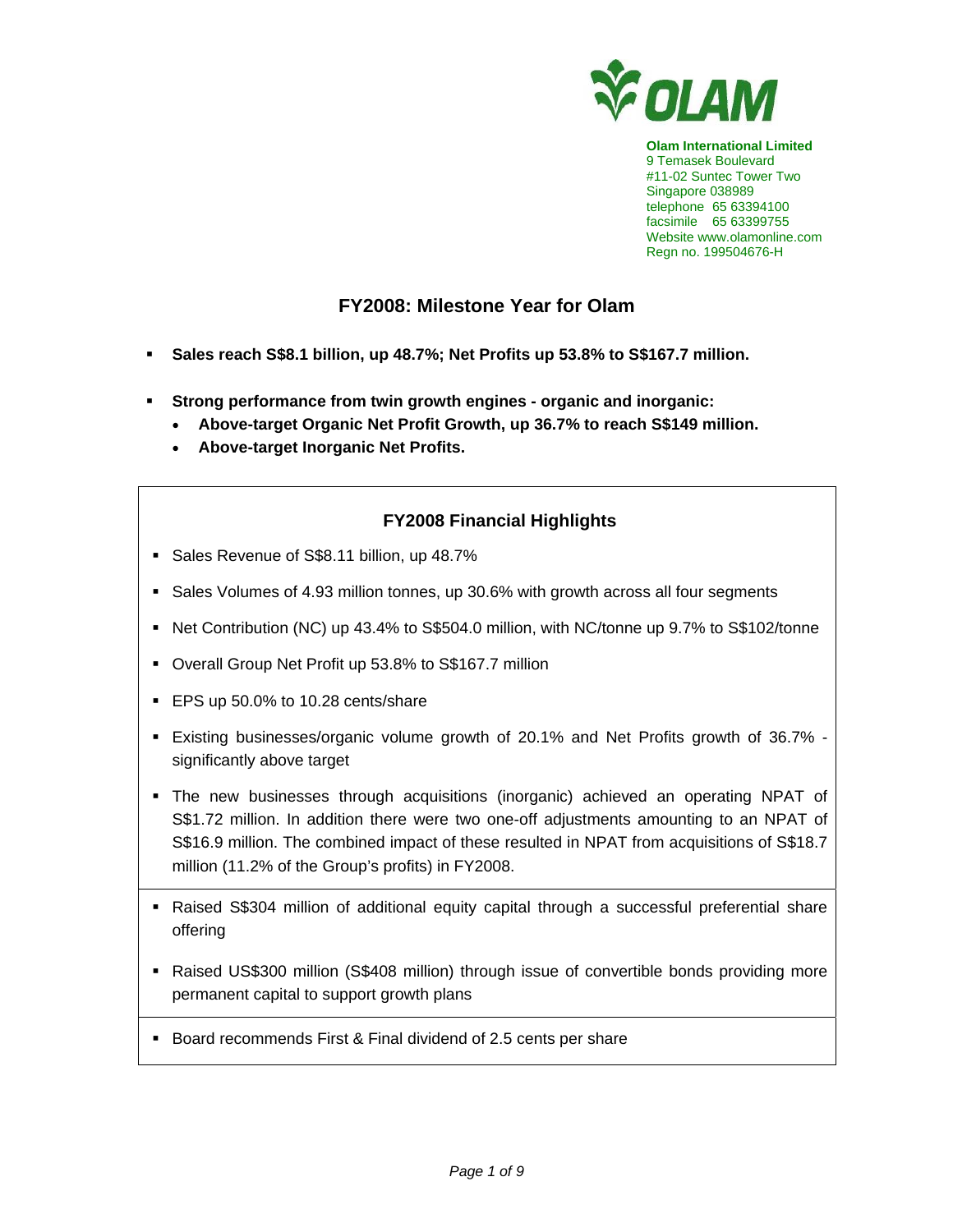

|                                 |               | <b>Quarter 4</b> |                  | <b>Year Ended</b> |               |                  |
|---------------------------------|---------------|------------------|------------------|-------------------|---------------|------------------|
| <b>Financial Highlights</b>     | <b>FY2008</b> | <b>FY2007</b>    | Change<br>$(\%)$ | <b>FY2008</b>     | <b>FY2007</b> | Change<br>$(\%)$ |
| Sales Volume<br>(metric tonnes) | 1,172,195     | 796,148          | 47.2             | 4,926,315         | 3,772,820     | 30.6             |
| Sales Revenue<br>(S\$ million)  | 2,382.2       | 1,508.1          | 58.0             | 8,111.9           | 5,455.5       | 48.7             |
| NC (S\$ million)                | 154.2         | 119.8            | 28.7             | 504.0             | 351.4         | 43.4             |
| NPAT (S\$ million)              | 64.9          | 30.5             | 112.4            | 167.7             | 109.0         | 53.8             |
| EPS (cents per share)           | 3.71          | 1.92             | 93.2             | 10.28             | 6.85          | 50.0             |
| ROE (BOP <sub>E</sub> )         |               |                  |                  | 28.7%             | 20.6%         |                  |
| ROIC (Avg Invested Cap)         | ٠             |                  | ٠                | 13.21%            | 12.35%        |                  |

*Singapore, August 28, 2008 -* Olam International Limited ("Olam" or the "Group"), a leading global, integrated supply chain manager of agricultural products and food ingredients, today reported a Net Profit After Tax of S\$167.7 million for the full year ended June 30, 2008 ("FY2008"), achieving a 53.8% increase over the previous corresponding year ("FY2007"). One of the key reasons for the strong earnings growth in FY2008 was the combined contribution from both the existing businesses (organic) as well as from acquisitions (inorganic).

Existing businesses (organic growth) achieved Net Profits of S\$149.0 million registering a 36.7% increase over FY2007 and was well above target. New businesses through acquisitions (inorganic growth) contributed net profits of S\$18.7 million and accounted for 11.2% of Group Net Profits which was significantly above target.

The five acquisitions consolidated in FY2008 registered a combined operating NPAT of S\$1.72 million. In addition there was a tax gain of S\$11.44 million due to the consolidation of tax groups of QCH and Olam in Australia and the recognition of S\$5.52 million in the P&L on account of negative goodwill arising from the completion of the Purchase Price Allocation (PPA) exercise in respect of PT DUS.

Sales Revenue grew 48.7% to S\$8.11 billion driven firstly by strong underlying volume growth of 30.6% which was broad based across all four segments and secondly by commodity price increases across most of the product portfolio during the year. Organic volume growth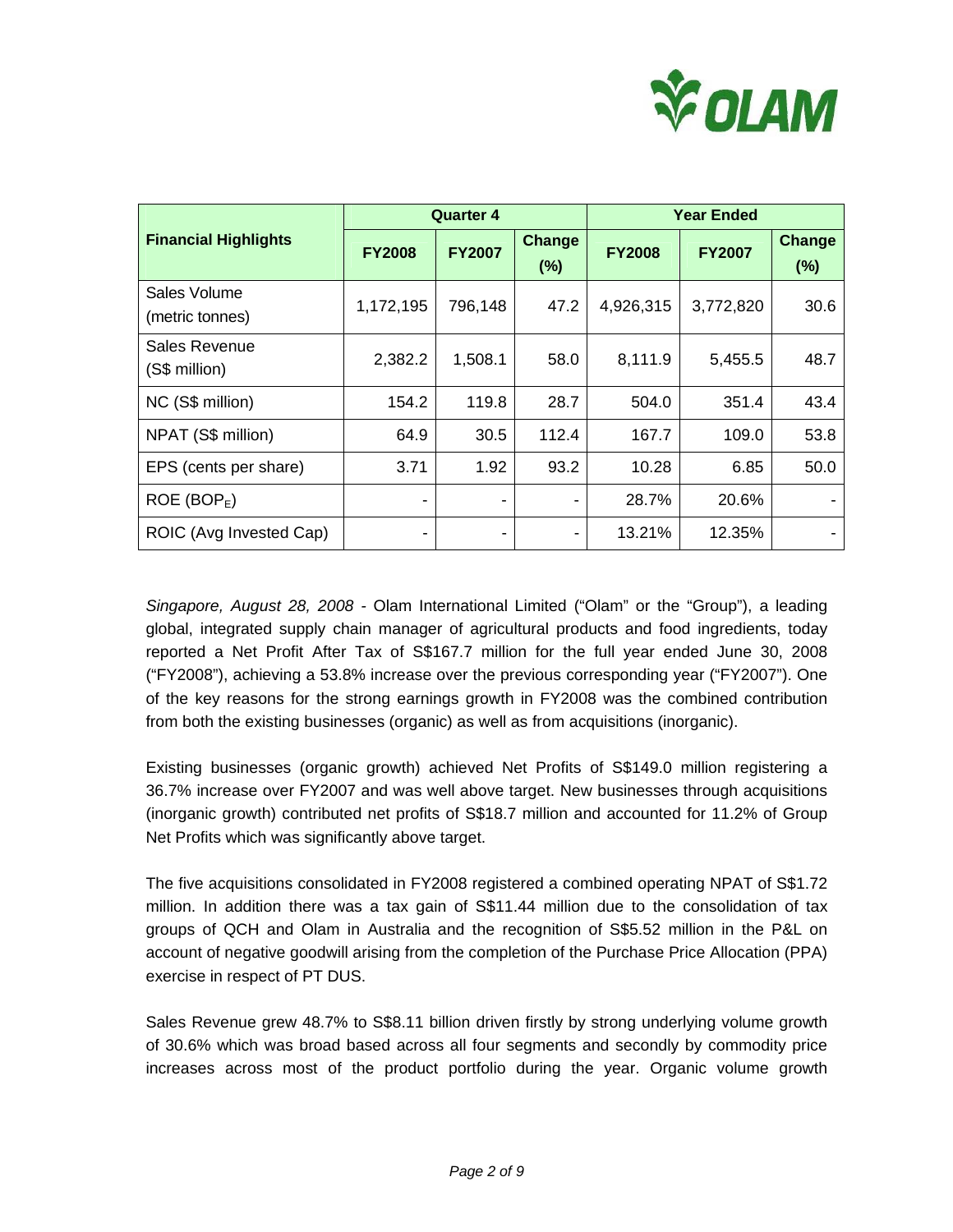

accounted for 20.1% of the overall volume growth and organic revenue grew by 32.9% compared to FY2007.

NC rose 43.4% with contribution coming from all the four business segments. Margins measured as NC per tonne increased 9.7% from S\$93 to S\$102/tonne.

Olam's Group Managing Director and CEO Sunny Verghese said: "Our ability to deliver this strong performance for the 19<sup>th</sup> year in a row, reliably and consistently across commodity up and down cycles, including challenging credit and capital market conditions experienced in 2007 and 2008 demonstrates the power of the Olam business model. The Olam model includes:

- a sharp focus on a single commodity asset class the agricultural complex, allowing us to cumulate and compound our supply chain skills and build deep insights into our product markets;
- within that to be broadly diversified across 16 agricultural commodities, 56 countries, 6,500 customers and over 200,000 suppliers with no product, country, customer or supplier dominating our revenue or earnings;
- our participation as a supply chain manager rather than a positional, directional commodity trader leading to better predictability and visibility to our earnings;
- our ability to secure competitive advantage by out-origining our competitors and providing differentiated, customised marketing solutions and services to our customers;
- our growth model of getting our existing businesses to full potential through clearly articulated growth initiatives and migrating into adjacent businesses that share suppliers, customers, channels, costs or capabilities with our existing businesses thereby reducing our expansion and execution risk;
- being selectively integrated in the supply chain including upstream (plantations, origination), midstream (processing/manufacturing) and downstream (distribution) to capture a higher share of the profit pool;
- building a network and configuration of assets that helps us link and leverage our presence in origins and markets for these commodities;
- our field operating, risk, IT and control systems that serve as a foundational enabler which allows us to scale our business with low execution risk;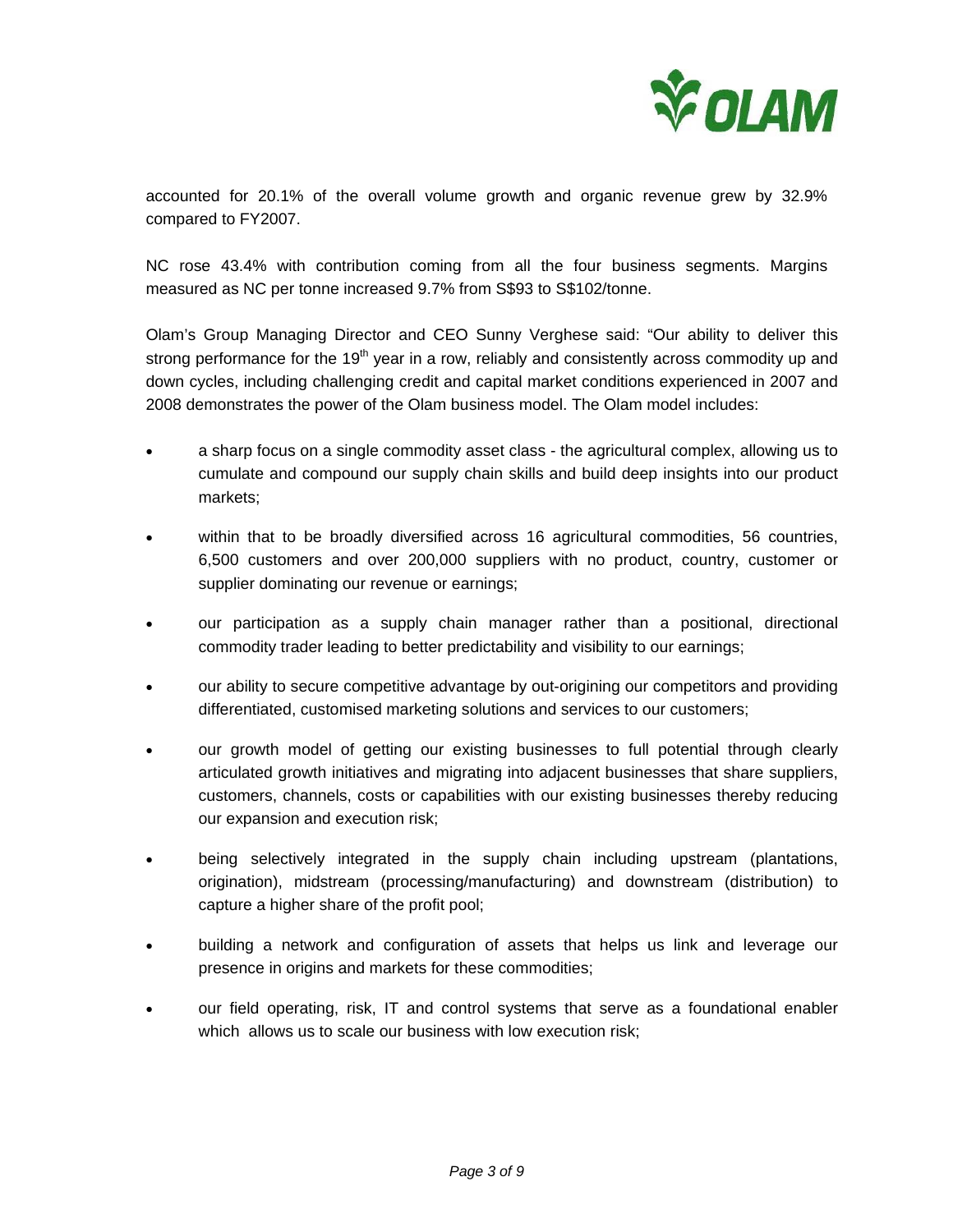

- our demonstrated track record to identify, acquire and integrate companies through acquisitions that have a clear strategic fit with our core business and which are earnings and value accretive;
- our consistent discipline in capital management;
- our high standard of corporate governance and transparency and building an excellent shareholder base;
- and above all, developing an exceptional and high calibre management team that provides us significant bandwidth to pursue profitable growth.

"Through all this we have, over time, built leading market positions in an attractive and growing industry and created a powerful momentum that will deliver profitable growth for years to come."

Olam's CFO, Krishnan Ravikumar said: "We continue to deliver on our governing objective of **maximising intrinsic shareholder value over time for our continuing shareholders**. To this end, we have consistently focused on impacting three key value drivers: a) opening up the capital spread (ROE-K<sub>E</sub>, ROIC-WACC); b) increasing the rate of profitable growth; and c) sustaining this growth over a period of time.

"In FY2008, we generated an equity spread (ROE-K<sub>E</sub>) of 19.7% achieving a ROE of 28.7% compared to a ROE of 20.6% in FY2007. We also improved total capital spread, where our ROIC grew from 12.35% in FY2007 to 13.21% in FY2008, generating a total capital spread (ROIC-WACC) of 6.56% in FY2008 compared to a capital spread of 5.41% in FY2007."

|                                        |               | <b>Quarter 4</b> |                         | <b>Full Year</b> |               |                      |
|----------------------------------------|---------------|------------------|-------------------------|------------------|---------------|----------------------|
| <b>Edible Nuts, Spices &amp; Beans</b> | <b>FY2008</b> | <b>FY2007</b>    | <b>Change</b><br>$(\%)$ | <b>FY2008</b>    | <b>FY2007</b> | <b>Change</b><br>(%) |
| Sales Volume (metric tonnes)           | 325,851       | 178,808          | 82.2                    | 827,129          | 566,549       | 46.0                 |
| Sales Revenue (S\$ million)            | 409.5         | 254.9            | 60.6                    | 1,168.9          | 783.2         | 49.3                 |
| Net Contribution (S\$ million)         | 55.4          | 29.9             | 84.9                    | 125.0            | 68.8          | 81.9                 |
| Net Contribution Per Tonne (S\$)       | 170           | 167              | 1.8                     | 151              | 121           | 24.8                 |

# **Segmental Review**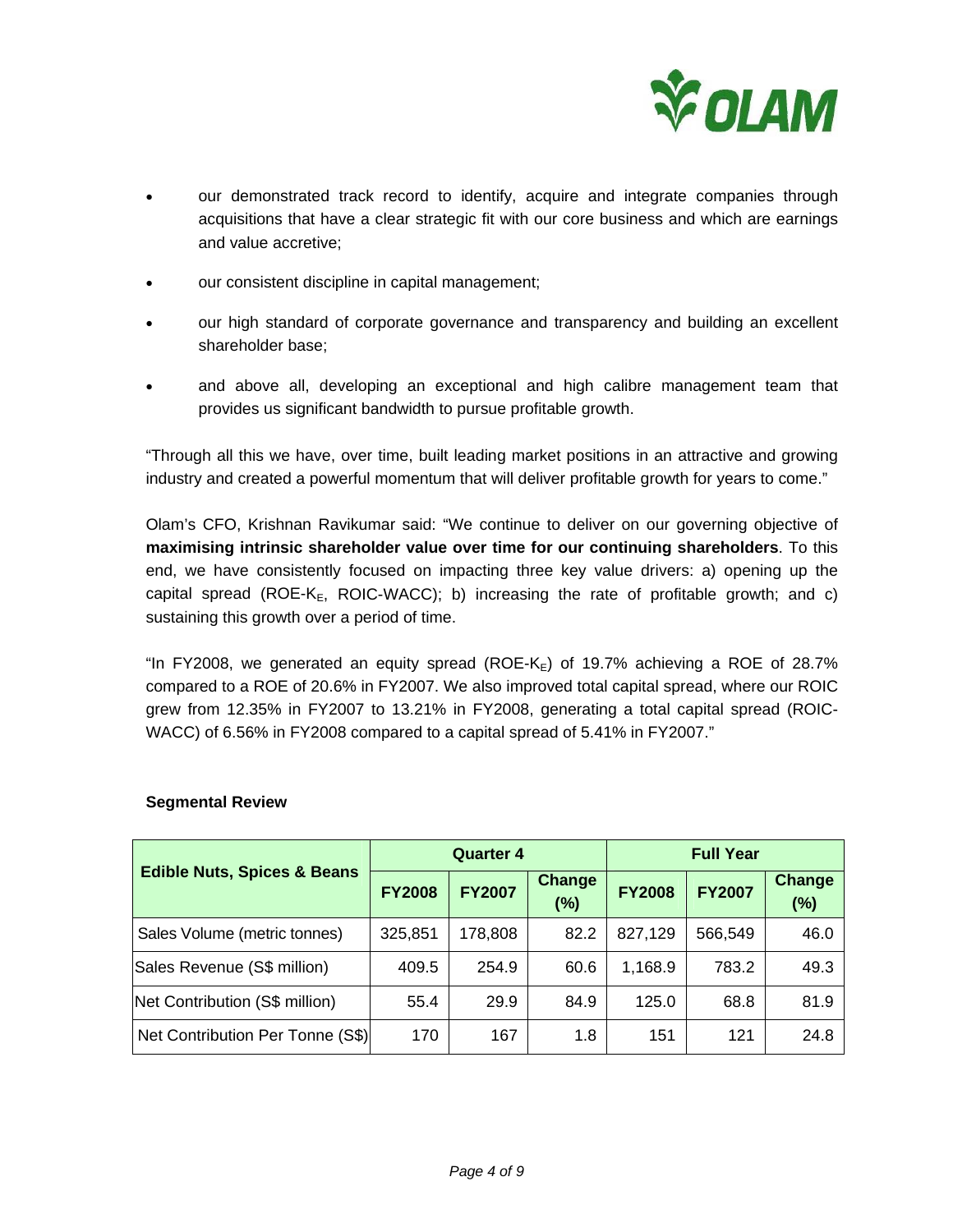

The **Edible Nuts, Spices & Beans** segment recorded a significant volume growth of 46.0% and NC growth of 81.9% for the full year FY2008. The growth was broad-based across all products in this segment. NC per tonne improved by 24.8% as a result of several margin enhancement initiatives implemented across products.

The Cashew business achieved its twin objective of volume growth and margin enhancement. The volume growth was primarily from West African origins while margin enhancement was achieved by way of increased processing activities in Vietnam, Tanzania and India as also greater participation in the organic cashew segment.

Peanuts performed very well with Universal Blanchers turning in a better than expected performance, and the contract farming initiative undertaken in Argentina resulting in increased margins.

Sesame had a record year in terms of volume and net contribution underpinned by its expanded sourcing capability covering all major sesame origins and its market leading positions in Japan, China and the Middle East.

The Spices business saw volumes increase by 52.9% contributed partly by increased volumes from Key Foods Ingredients, while the Pulses & Beans business grew volume by 28.2% compared to FY2007.

|                                                           |               | <b>Quarter 4</b> |                         | <b>Full Year</b> |               |                      |
|-----------------------------------------------------------|---------------|------------------|-------------------------|------------------|---------------|----------------------|
| <b>Confectionery &amp; Beverage</b><br><b>Ingredients</b> | <b>FY2008</b> | <b>FY2007</b>    | <b>Change</b><br>$(\%)$ | <b>FY2008</b>    | <b>FY2007</b> | <b>Change</b><br>(%) |
| Sales Volume (metric tonnes)                              | 246,393       | 172,328          | 43.0                    | 1,046,515        | 853,097       | 22.7                 |
| Sales Revenue (S\$ million)                               | 723.5         | 454.5            | 59.2                    | 3,188.9          | 2,177.8       | 46.4                 |
| Net Contribution (S\$ million)                            | 39.7          | 43.9             | (9.5)                   | 141.0            | 126.0         | 11.9                 |
| Net Contribution Per Tonne (S\$)                          | 161           | 255              | (36.9)                  | 135              | 148           | (8.8)                |

Despite persistently volatile market conditions, the **Confectionery & Beverage Ingredients** segment posted a Sales Volume growth of 22.7% and NC growth of 11.9% in FY2008.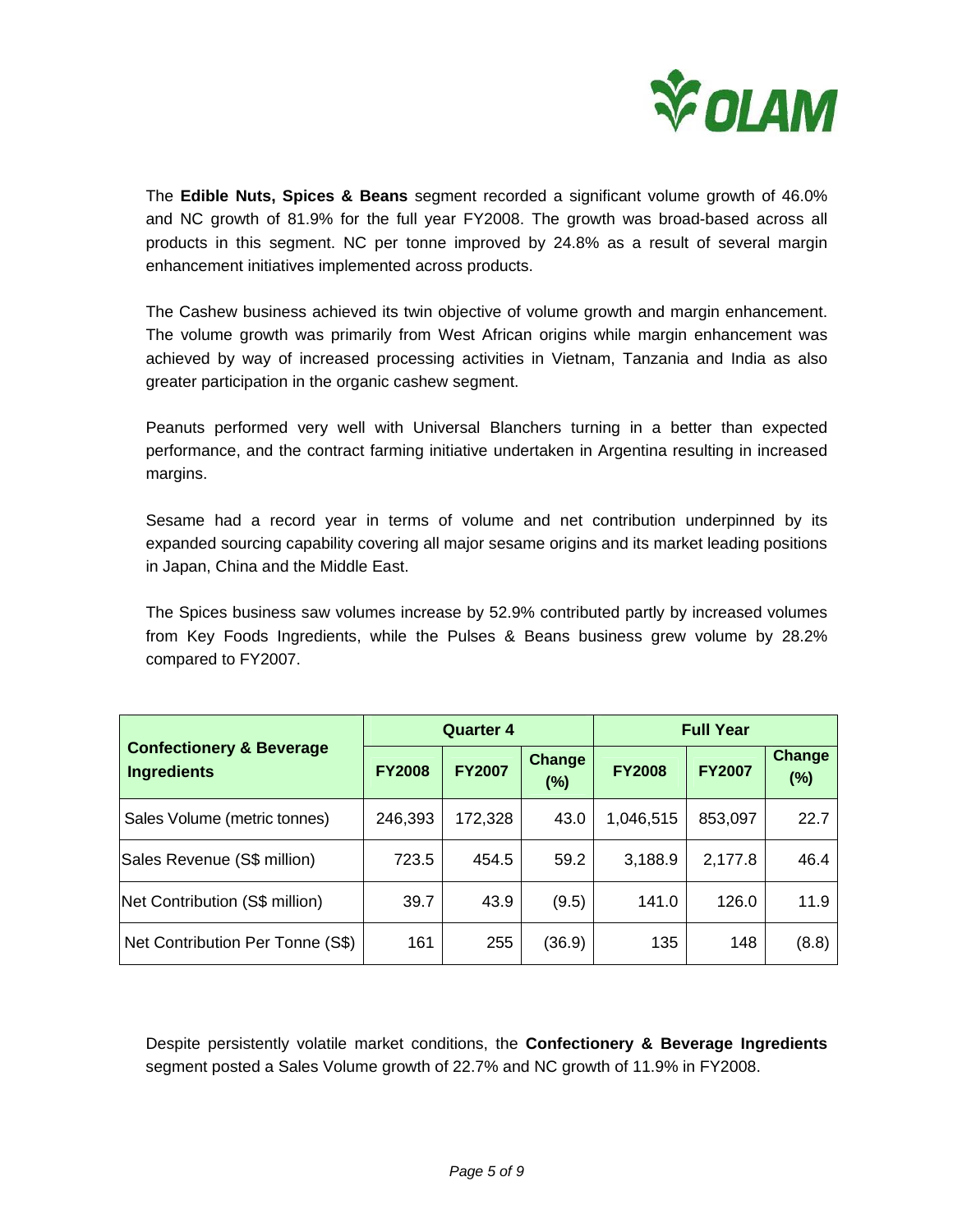

Both coffee and cocoa markets were in sustained backwardation for most of the year. There was a lag in the adjustment of physical differentials to reflect the underlying fundamental conditions, leading to margin pressure and a reduction in NC per tonne for this segment from S\$148 to S\$135/tonne.

The Company's expansion into South America for Arabica coffee is progressing as planned. Its soluble coffee manufacturing investment in Vietnam is on schedule.

| <b>Food Staples &amp; Packaged</b> | <b>Quarter 4</b> |               |                         | <b>Full Year</b> |               |                         |
|------------------------------------|------------------|---------------|-------------------------|------------------|---------------|-------------------------|
| <b>Foods</b>                       | <b>FY2008</b>    | <b>FY2007</b> | <b>Change</b><br>$(\%)$ | <b>FY2008</b>    | <b>FY2007</b> | <b>Change</b><br>$(\%)$ |
| Sales Volume (metric tonnes)       | 315,831          | 257,873       | 22.5                    | 1,958,791        | 1,622,525     | 20.7                    |
| Sales Revenue (S\$ million)        | 597.5            | 462.4         | 29.2                    | 2,027.5          | 1,432.3       | 41.6                    |
| Net Contribution (S\$ million)     | 16.1             | 12.9          | 25.3                    | 103.1            | 60.2          | 71.4                    |
| Net Contribution Per Tonne (S\$)   | 51               | 50            | 2.0                     | 53               | 37            | 43.2                    |

During FY2008, the **Food Staples & Packaged Foods** segment generated a volume growth of 20.7% and grew its NC by a strong 71.4%. Margin per tonne increased from S\$37 to S\$53/tonne.

The key contributors to growth in this segment were Rice and Dairy Products. Rice volumes crossed the 1 million-tonne mark achieving a growth rate of 31.0% over FY2007 in spite of the tight supply situation when prices escalated and certain governments placed restrictions on exports. The Rice business increased margins by scaling up the premium and branded rice segment sales. Sales volumes in Dairy Products grew 44.7% during the year due to expanded sourcing and increased marketing investments in key countries.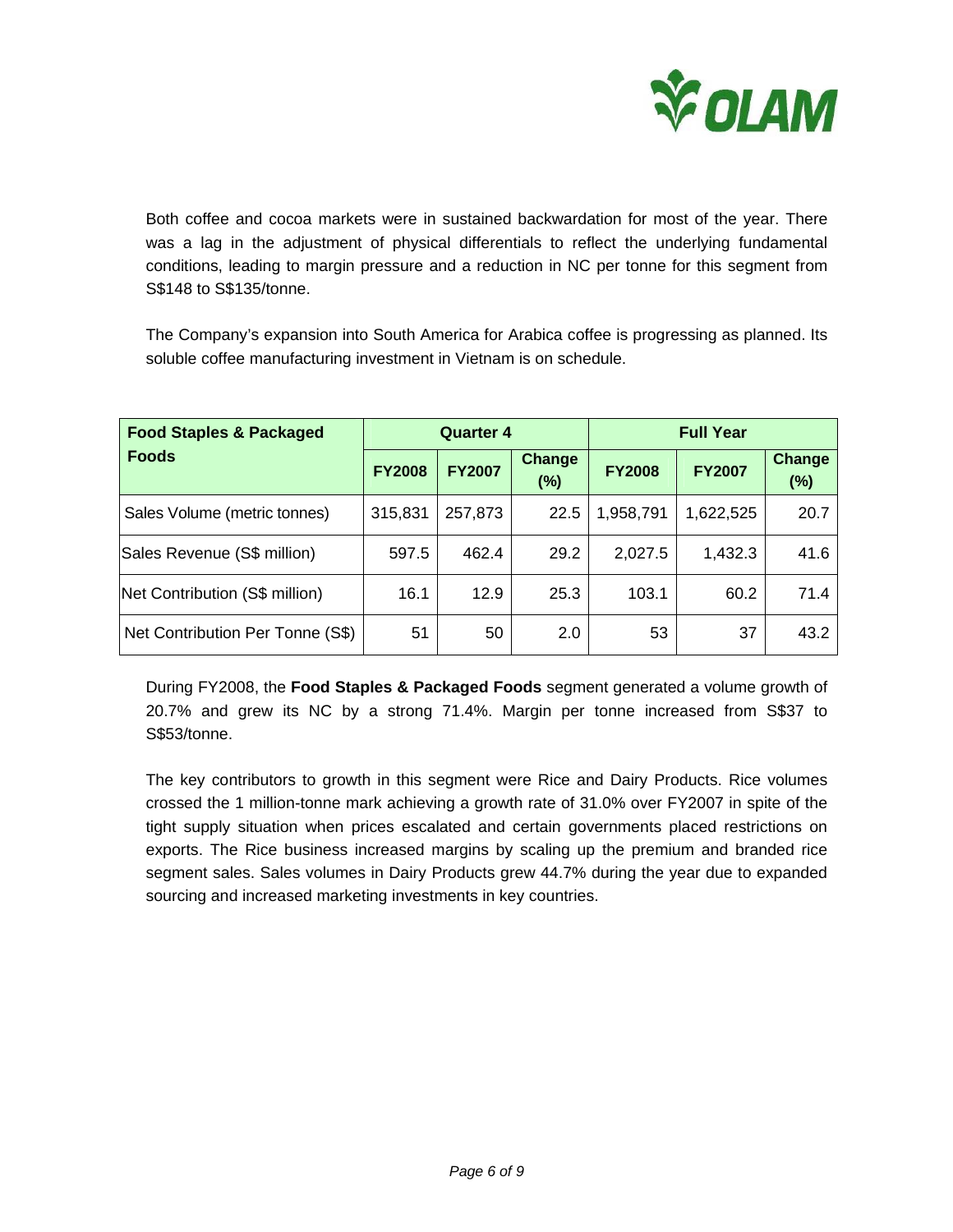

|                                  |               | <b>Quarter 4</b> |                      | <b>Full year</b> |               |                         |
|----------------------------------|---------------|------------------|----------------------|------------------|---------------|-------------------------|
| <b>Fibre &amp; Wood Products</b> | <b>FY2008</b> | <b>FY2007</b>    | <b>Change</b><br>(%) | <b>FY2008</b>    | <b>FY2007</b> | <b>Change</b><br>$(\%)$ |
| Sales Volume (metric tonnes)     | 284,121       | 187,139          | 51.8                 | 1,093,881        | 730,649       | 49.7                    |
| Sales Revenue (S\$ million)      | 651.7         | 336.2            | 93.8                 | 1,726.6          | 1,062.2       | 62.6                    |
| Net Contribution (S\$ million)   | 43.0          | 33.1             | 29.9                 | 134.7            | 96.5          | 39.7                    |
| Net Contribution Per Tonne (S\$) | 151           | 177              | (14.7)               | 123              | 132           | (6.8)                   |

The **Fibre & Wood Products** segment registered a 49.7% growth in Sales Volume and 39.7% growth in NC in FY2008.

Cotton volumes increased significantly during the year as a result of organic growth as well as additional volumes from QCH. NC/tonne for this segment has declined from S\$132 to S\$123 primarily on account of QCH's operating performance as a result of the Australian drought.

Sales volume of Wood Products rose by 37.2% due to the commencement of sawn timber operations in Gabon and expansion in value-added manufacturing of timber products in China. Market share in Vietnam substantially increased during the year.

### **M&A Update**

In July 2008, Nauvu Investments, the 50:50 joint venture company between Olam and Wilmar International, executed the first phase of its SIFCA acquisition by completing its 27.0% stake investment in SIFCA Group for US\$72.5 million. Nauvu's additional investments of taking a 50.5% stake in SIFCA's palm oil refining company and a 26.65% stake in SIFCA's oil palm plantation and CPO producing company, Palm-CI in Cote d'Ivoire are pending regulatory approvals. Olam's share of the total three investments when completed will be US\$122 million.

In addition, Olam, in another 50:50 joint venture with Wilmar, invested US\$53.1 million in a joint 20% stake in PureCircle, a leading producer of natural, zero-calorie high intensity sweeteners based on the stevia plant.

Olam also announced its intention to invest and take a 24.99% stake in Dairy Trust Limited (DTL), an independent dairy processor in New Zealand, and as a part of the transaction agreed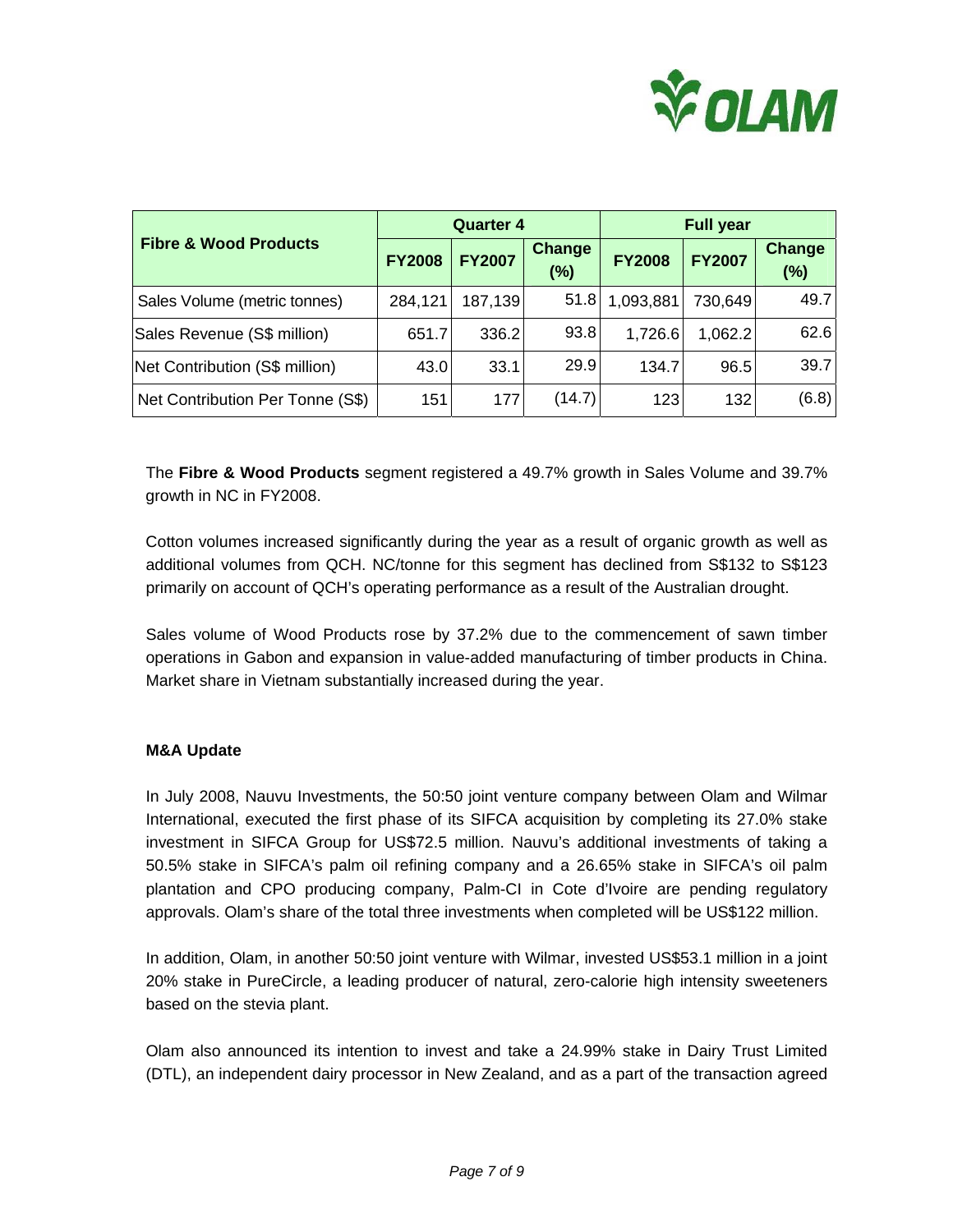

to swap its existing 19.9% stake in Open Country Cheese (OCC) to DTL. OCC is expected to become a wholly owned subsidiary of DTL. The total investment consideration for this transaction is estimated at US\$76.8 million. The deal is scheduled to be completed in October 2008.

## **Other Key Developments**

Olam successfully raised S\$304 million of new equity capital from a non-renounceable, nontransferable, Preferential Share Offering in April 2008. In June 2008, Olam issued convertible bonds worth US\$300 million (S\$408 million). Both these fund raising exercises were successfully carried out amid tough market conditions. Olam's increased equity base and debt capacity will support the company's growth plans in the near term.

As of June 30, 2008, Olam's nominal net debt to equity ratio stood at 3.17 times. Adjusted for liquid, hedged or pre-sold inventories and receivables (which had been secured by letters of credit or documents through banks), the net debt to equity ratio comes down to 0.74 times.

### **Prospects**

The Group continues to execute well on its organic and inorganic growth strategies both in existing and new origins/markets, expand into adjacent products and participate in more valueadded activities to improve its margins. Olam has made substantial organic and inorganic investments during FY2007 and FY2008 which it believes will underpin its growth over the next two three-year planning cycles.

#### *Note:*

*This release should be read and understood only in conjunction with the full text of Olam International Limited's FY2008 Financial Statements lodged on SGXNET on August 28, 2008.*